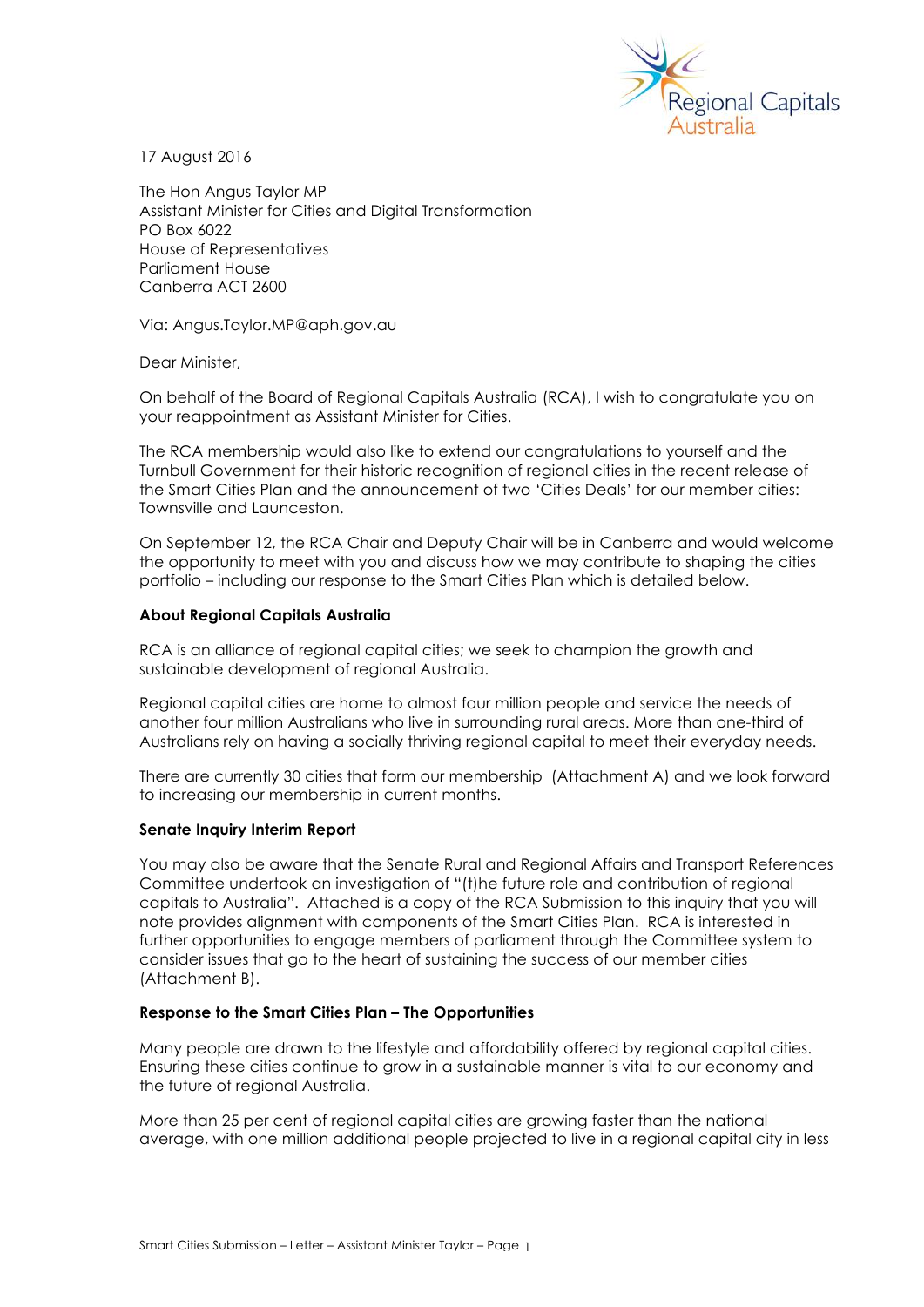

than ten years. We believe that this figure could be much higher with a concerted focus on growth and investment policies for our cities.

The Regional Australia Institute has also confirmed there are savings to the nation by a strong focus on the development of regional capital cities. Research highlighted that for every 100,000 Australians who choose to live in regional capital cities, instead of the metropolitan capitals, \$50 billion would be released into the national economy over 30 years in reduced congestion costs.

As the nation's \$53 billion congestion bill builds, it is clear Australia needs a solution that moves past the big five city bias that historically has been engrained in federal and state policy making. The time to shift this bias and embrace the full potential of regional capital cities is now.

## **Acknowledging and Addressing the Challenges**

The Smart Cities Plan, however, rightly identified that regional capital cities are facing different challenges to those of the major capitals. Building the capacity of our member cities to increase the level of population growth, productivity and liveability will be key to the Turnbull Government's objectives of an agile, innovative and prosperous nation.

RCA recommends that the key elements of this capacity building should be centred on:

- 1. **Infrastructure** for better economic outcomes and social amenity;
- 2. **Communication technology** for better domestic and international connectivity; and
- 3. **Education and skilled pathways** to enable jobs of the future and ensuring that regional Australians do not get left behind.

*Please refer to our position papers on the full detail of these issues (Appendix C).*

### **Short Term Recommendations**

RCA understand that there is much work to be done to progress the Turnbull Government's objectives for cities, and RCA would like to be a partner in this progress. As such we make the following recommendations in relation to the implementation of the Smart Cities Plan.

### **Policy Foundations: Functional versus Population**

Past approaches to urban development have had a strong focus on population figures. The now defunct Major Cities Unit's objectives were to focus only on cities with a population greater than 100,000 people. RCA rejects the notion that a population metric will deliver long-term economic prosperity for all Australians. We recommend that a functional approach be applied to the Turnbull Government's renewed urban policy framework.

Regional capital cities have a diverse population range. These cities however share a functional role: each acting as a hub that provides a central point to access essential infrastructure, services, business, employment and education. These services and infrastructure are accessed by local residents as well as those in surrounding towns and rural areas. Regional Capitals perform a 'capital city' role within their regions.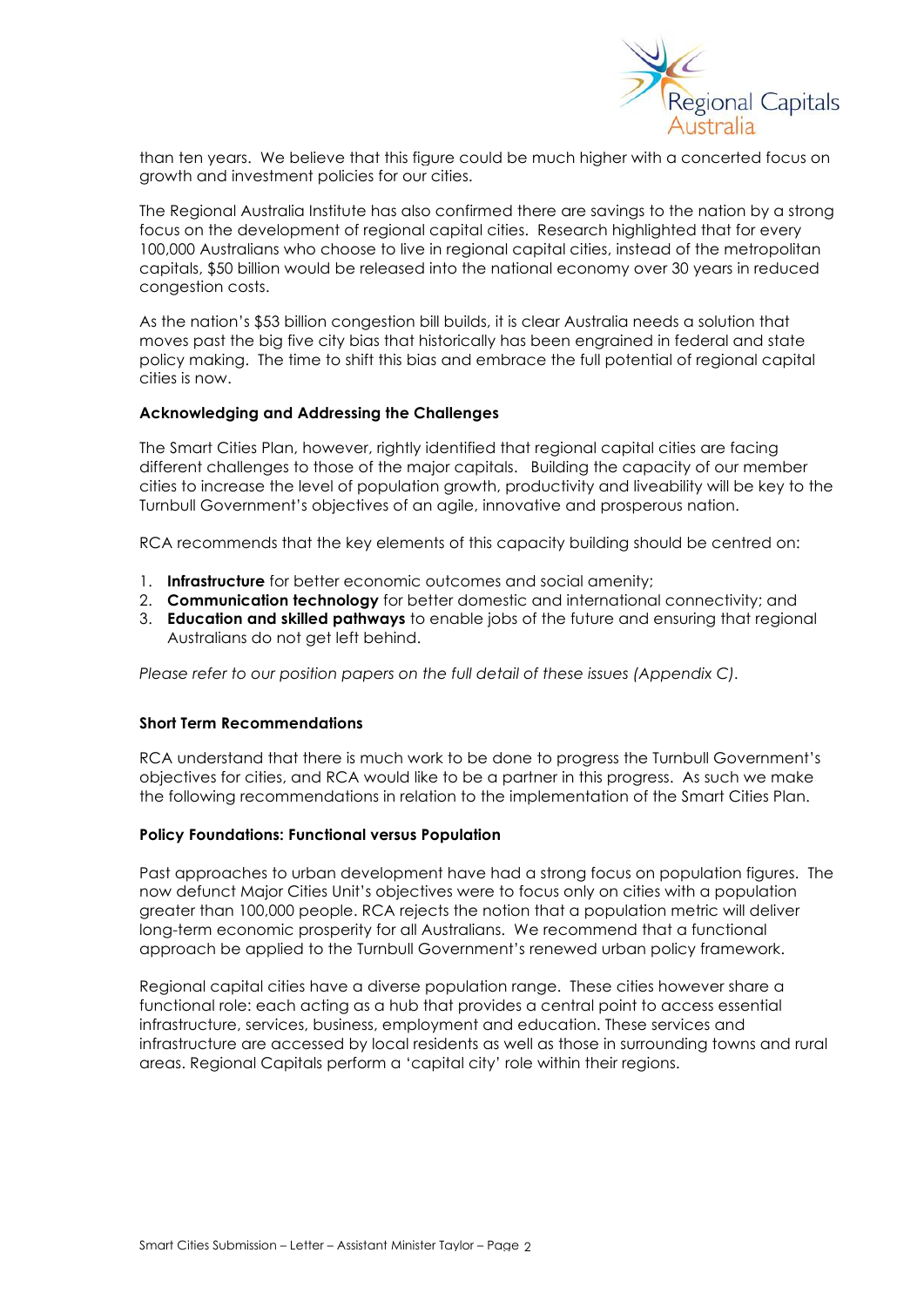

All cities that work are enormous economic assets and play a

vital role in building a strong economy. Regional capital cities – small medium and large – are vital to the regions that surround, in addition to collectively providing significant returns to national GDP. This functional role should be a key focus of urban policy that is reflective of the diverse Australian landscape.

# **Evidence - Address the knowledge gaps:**

In preparing the RCA submission to the 44<sup>th</sup> Parliament's Senate Inquiry into "(t)he future role and contribution of regional capitals to Australia", it became clear that there were large data gaps associated with regional capital cities. Particularly when seeking to understand infrastructure investment, growth and investment drivers and even in some cases – health and education attainment.

This gap was confirmed by the Regional Australia Institute when CEO' Jack Archer highlighted that data was one of the biggest challenges to the institute's work. He stated it was "factually impossible to make a decent assessment" on the level and effectiveness of investment into (regional capital) cities.

It is clear that the lack of policy focus on Australia's regional capital cities has lead to almost no detailed analysis of the urban challenges of regional Australia – this means there is an ongoing challenge to address problems with evidence based solutions.

RCA recommends that there be a dedicated regional capital city resourcing within the new cities unit and also within the Department of Regional Australia to undertake this important analysis.

# **Strategic Alignment - Coordination with Infrastructure Australia**

RCA supports investment and collaboration around the key priorities that Infrastructure Australia (IA) identified in the Australian Infrastructure Plan (AIP). The most notable recommendation is that: *efficient, liveable and productive regional hubs should be considered national economic assets and a key priority of every level of government*. The plan also recommended that long-term regional infrastructure plans be developed to enable Australia's regions to reach peak potential.

Strategic infrastructure investment is the keystone of productive and liveable cities. The infrastructure needs of regional capital cities have not been well understood, nor planned for by successive State and Federal Governments. There has been a strong reliance on selfselected, competitive grant programs funded without a broader understanding of how these projects fit into the national context.

RCA sees strategic alignment between the objectives of the Smart Cities and the Australian Infrastructure plan and believes that only national leadership will deliver the shared oversight required to meet the growth needs of both regional cities and Australia's regions.

RCA recommends that the Turnbull Government embrace this leadership role and begin working with the States to identify a process that will enable long-term infrastructure planning for regional capital cities – both through the City Deal mechanism but also IA project prioritisation.